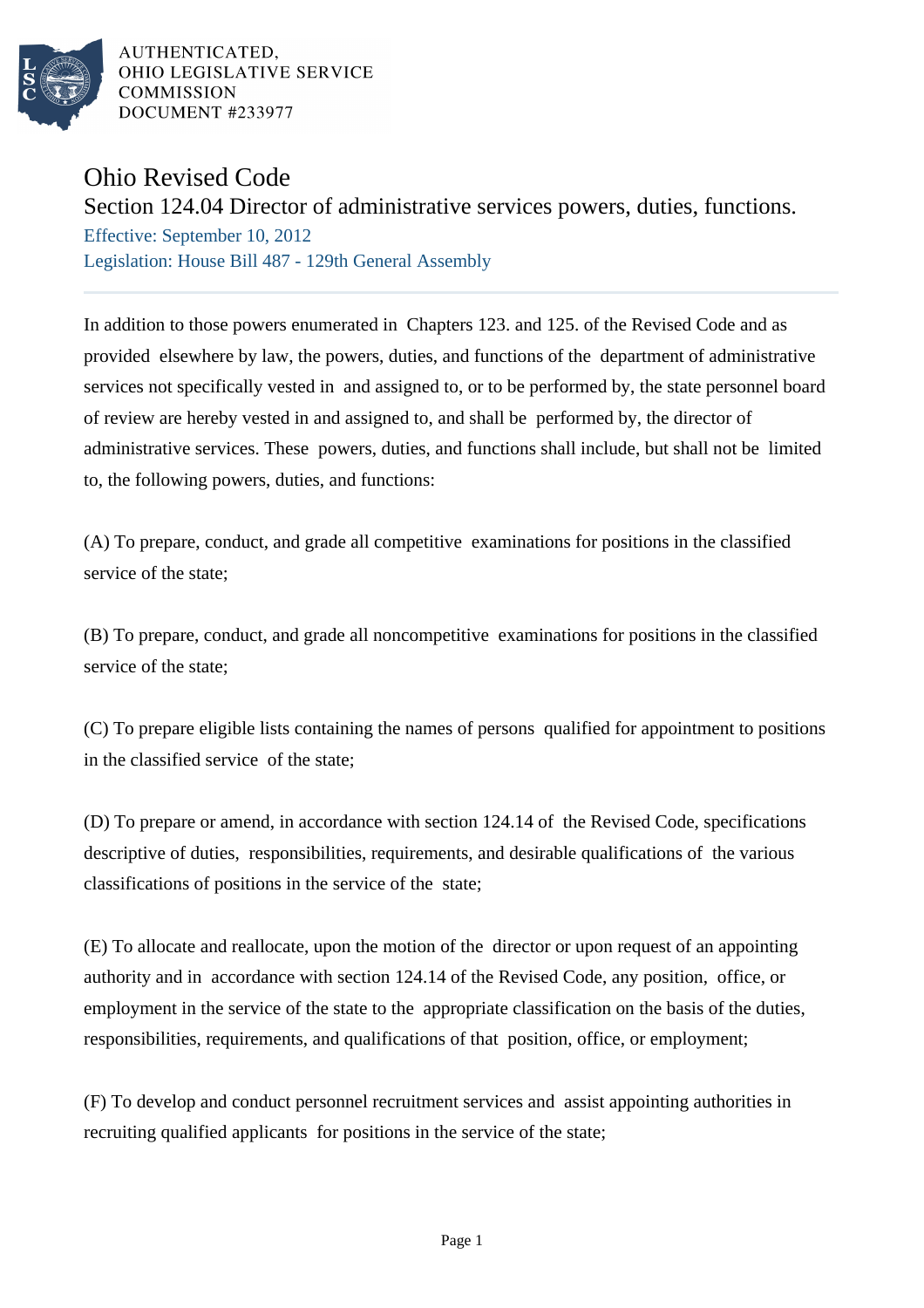

AUTHENTICATED. OHIO LEGISLATIVE SERVICE **COMMISSION** DOCUMENT #233977

(G) To conduct research on specifications, classifications, and salaries of positions in the service of the state;

(H) To develop and conduct personnel training programs, including supervisory training programs and best practices plans, and to develop merit hiring processes, in cooperation with appointing authorities for positions in the service of the state;

(I) To include periodically in communications sent to state employees both of the following:

(1) Information developed under section 2108.34 of the Revised Code promoting the donation of anatomical gifts under Chapter 2108. of the Revised Code;

(2) Information about the liver or kidney donor and bone marrow donor leave granted under section 124.139 of the Revised Code.

(J) To enter into agreements with universities and colleges for in-service training of officers and employees in the civil service;

(K) To appoint examiners, inspectors, clerks, and other assistants necessary in the exercise of the powers and performance of the duties and functions which the director is by law authorized and required to exercise and perform, and to prescribe the duties of all of those employees;

(L) To maintain a journal, which shall be open to public inspection, in which the director shall keep a record of the director's final decision pertaining to the classification or reclassification of positions in the classified civil service of the state and assignment or reassignment of employees in the classified civil service of the state to specific position classifications;

(M) To delegate any of the powers, functions, or duties granted or assigned to the director under this chapter to any other state agency of this state as the director considers necessary;

(N) To delegate any of the powers, functions, or duties granted or assigned to the director under this chapter to any political subdivision with the concurrence of the legislative authority of the political subdivision.